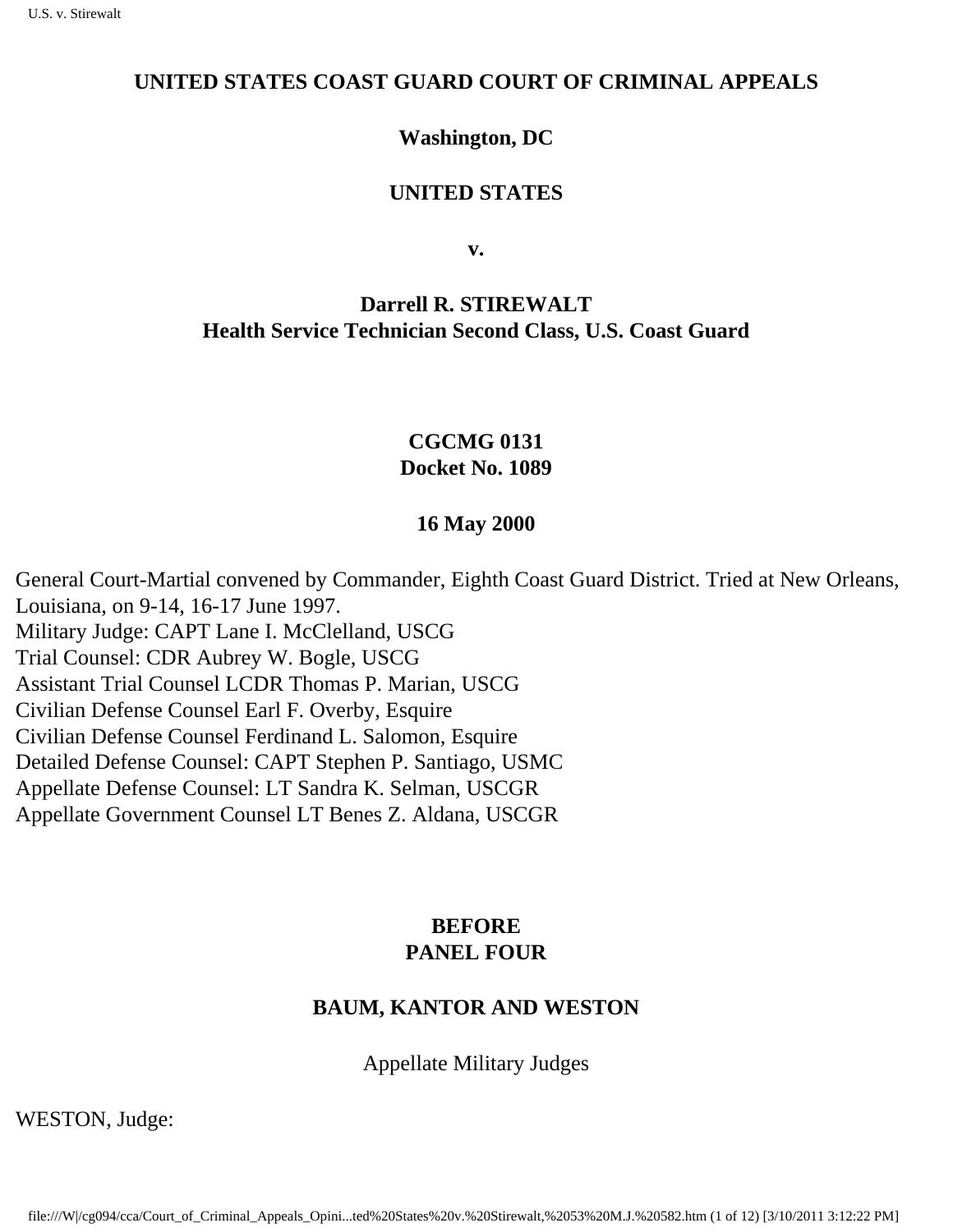#### U.S. v. Stirewalt

Appellant was tried by a general court-martial composed of officer and enlisted members. Contrary to his pleas, he was convicted of the following offenses: four specifications of maltreatment by sexual harassment, one specification of rape, one specification of forcible sodomy, three specifications of assault consummated by a battery, four specifications of adultery, and four specifications of indecent assault, in violation of Articles 93, 120, 125, 128, and 134 of the Uniform Code of Military Justice (UCMJ), 10 U.S.C. §§893, 920, 925, 928, and 934, respectively. Prior to sentencing, the military judge dismissed two specifications of maltreatment, two specifications of assault consummated by a battery, and one specification of adultery. The members sentenced appellant to reduction to pay grade E-1, forfeiture of all pay and allowances, confinement for ten years, and a dishonorable discharge. The convening authority approved the sentence as adjudged. Appellate Defense Counsel has assigned fourteen errors on behalf of Appellant, four of which have been orally argued before our Court. Counsel has also filed Trial Defense Counsel s Article 38(c), UCMJ, brief and has brought to the attention of the Court, for consideration pursuant to *U.S. v. Grostefon*, 12 M.J. 431 (CMA 1982), ten additional assignments along with an affidavit from Appellant and two *pro se* supplemental briefs. We will discuss three of the assigned errors that in our view deserve closer analysis. The remaining assignments we have carefully considered, but we find that they lack merit or have been rendered moot by our action on the first assignment of error, and thus they are not mentioned further.

The three claims of error that we believe merit discussion are: 1) The military judge s ruling that a former officer who had engaged in a consensual sexual relationship with an enlisted person was a victim within the meaning of Military Rule of Evidence (M.R.E.) 412 was error, and thus deprived Appellant of the opportunity to present evidence of LTJG B. s motive to falsely deny consenting to sexual intercourse with Appellant. [Assignment of error I.]. 2) The trial defense team was ineffective in providing the assistance of counsel. [Assignment of error V.]. 3) Lastly, the trial was rendered fundamentally unfair when evidence never introduced at trial was given to the President and at least one panel member during their deliberations on findings. [Assignment of error X.].

We will discuss these three assignments more fully, but first we will address the facts of this case.

### I.

### BACKGROUND

At the time of trial, Appellant was a 26 year-old, married Coast Guardsman assigned to a ship as it s sole health services technician. The record reflects that he was a well-respected member of the crew. Several character witnesses also attested to his outstanding performance during his prior shoreside assignments.

The most serious charges raised in this case involved the alleged rape and forcible sodomy on December 8, 1996, of LTJG B., a graduate of the Coast Guard Academy, who was on her first assignment. Initially assigned to the ship in June 1995, she supervised Appellant in his performance as a watch stander. He also assisted her in managing the ship s classified material account. At trial, LTJG B. recounted how in November 1995, after returning from liberty ashore, she had asked Appellant for some aspirin for a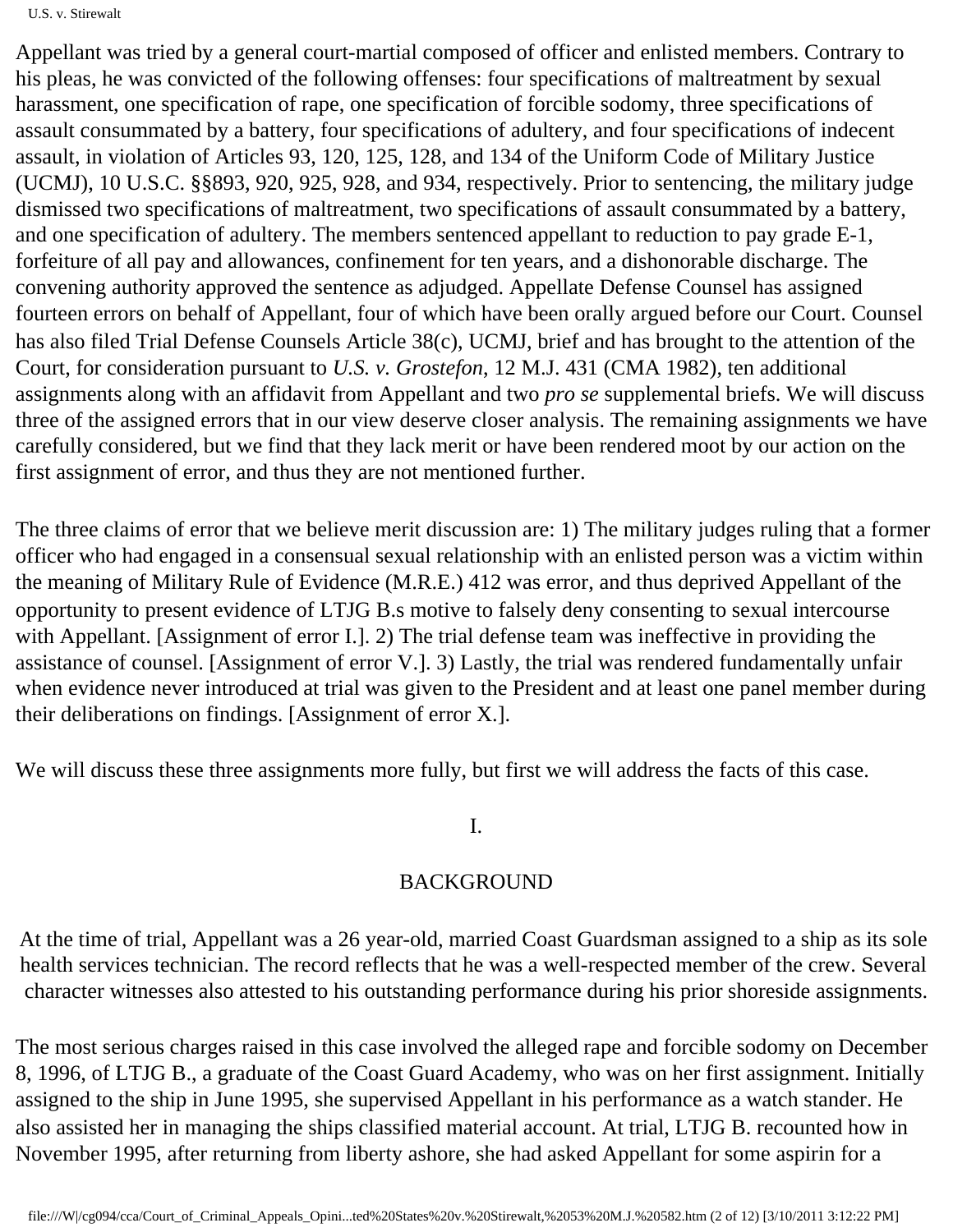U.S. v. Stirewalt

headache. She testified that Appellant appeared intoxicated and that, while she was in sick bay alone with him, he grabbed her hand and asked for a kiss. When she refused, he said, "Come on, your roommate let me. Why don t you?" R. at 815. She testified that when she again refused, he wrapped his arms around her and held her tightly. After a brief struggle, he forcibly kissed her. LTJG B. testified that after Appellant kissed her, she was able to open the door and then he released her. When she returned to her stateroom, she told her roommate and friend, LTJG T.B., that she hated Appellant. However, she apparently said nothing further about the assault.

LTJG T.B. testified at trial that she had engaged in a consensual, sexual relationship with Appellant during the May-June 1995 timeframe, while she was still his direct supervisor. LTJG T.B. also testified that Appellant was never aggressive with her and that, even when intoxicated, he respected her wishes when she declined to have sex with him. Sometime in January 1996, LTJG T.B. commenced a sexual relationship with a Chief Petty Officer on the ship, which resulted in her receiving non-judicial punishment and being transferred ashore. Shortly thereafter, she resigned her commission and left the Service in order to maintain her relationship with this same Chief Petty Officer. LTJG B. knew about her roommate s relationship with the Chief Petty Officer and the consequences to LTJG T.B. s career that ensued from it. However, this testimony was not heard by the court members at trial, due to the ruling of the military judge that it was precluded by M.R.E. 412 and of minimal relevance.

In April 1996, LTJG B. commenced a sexual relationship with an enlisted crew-member from her ship, BM3 A. (an E-3 at the time). BM3 A. apparently departed to another unit on the West Coast in May 1996. However, this relationship was not uncovered until after the charges were preferred in this case and the defense requested transactional immunity for BM3 A. so that it might obtain his testimony. The convening authority refused that request and launched an investigation into LTJG B. s possible misconduct. LTJG B. subsequently admitted in writing that she had engaged in a romantic relationship with BM3 A. of a sexual nature, and she was awarded nonjudicial punishment in April 1997. However, none of this information was presented to the court members at trial.

LTJG B. did testify at trial that she had held parties at her apartment attended only by enlisted members of the crew and at which alcohol was served. Appellant had attended at least one of these parties at LTJG B. s apartment. However, the defense s attempts to elicit an admission that she had been photographed at one of these parties sitting in BM3 A. s lap as he lay in a hammock was precluded by the military judge.

During her testimony, LTJG B. also admitted to engaging in a social friendship with a female Petty Officer from the ship, FS3 L. LTJG B. regularly cooked meals for FS3 L. at LTJG B. s apartment, and had visited FS3 L. s home as well. When they were off the ship, they each addressed one another by their first names.

In April 1996, LTJG B. became the Operations Officer for the ship and, consequently, Appellant s Department Head. On the evening of December 7, 1996, LTJG B. attended the ship s Christmas party at a local restaurant. While there, she received a telephone call from Appellant who wanted permission to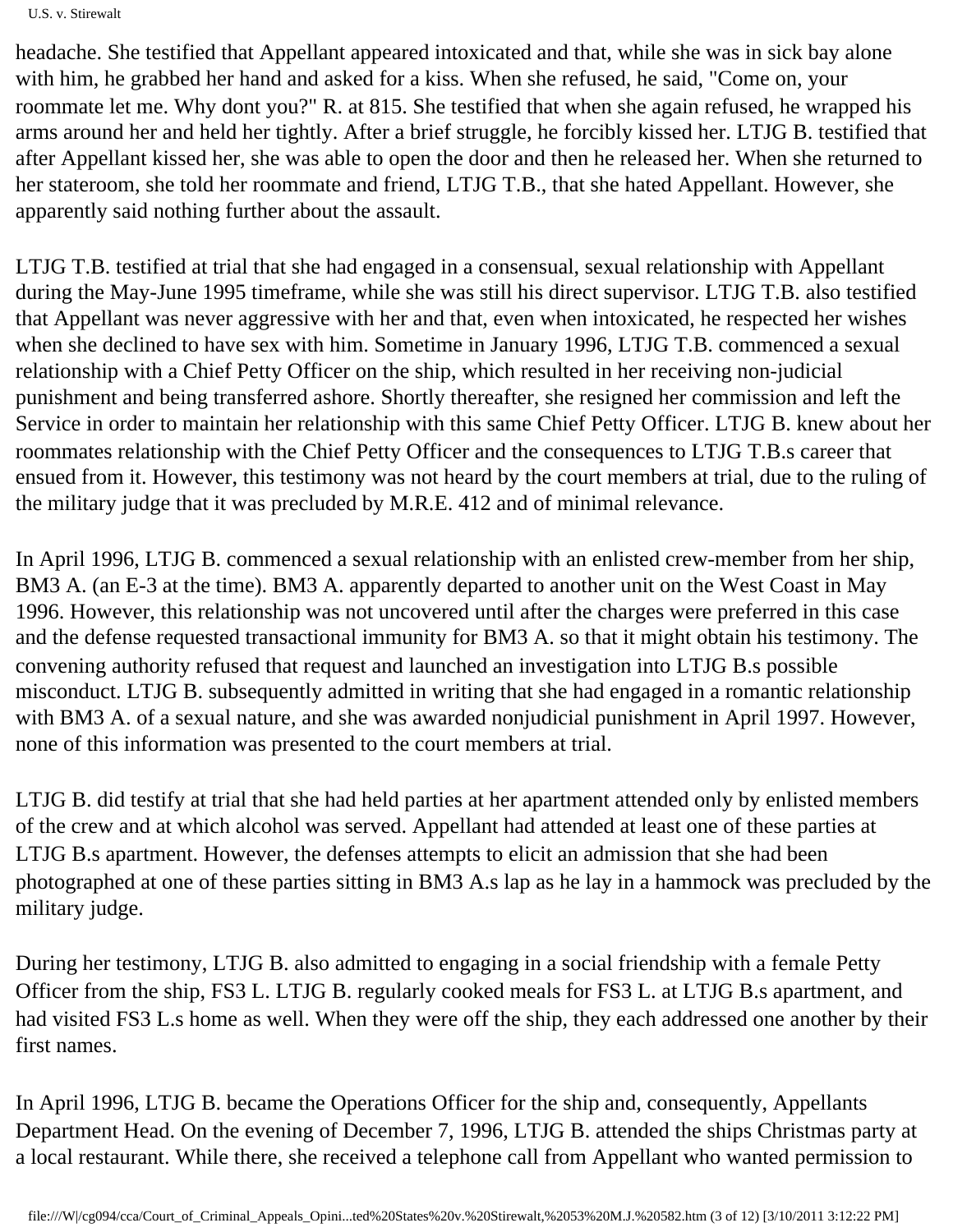U.S. v. Stirewalt

be excused from duty the following day due to marital problems. After checking with the Executive Officer, LTJG B. testified that she told Appellant his request was granted and that he should see the Executive Officer after the weekend was over about whether he needed any further assistance such as not getting underway with the ship the following week.

After leaving the restaurant at approximately 2130, she and several other members of the crew went out together. She testified that she drank about five bottles of beer. They arrived back at her apartment at approximately 0230. After her friends departed, she called a female officer friend on the West Coast, LTJG Rumazza. At approximately 0300, there was a knock on her apartment door. LTJG B. testified that she could not see who was at her door, because the person outside had covered the peephole with a finger. LTJG B. testified that she opened the door without knowing who was there, and Appellant entered her apartment uninvited.

LTJG B. testified that Appellant appeared drunk and that he said he needed to talk to her about a personal problem. At this point, LTJG Rumazza was still on the telephone and curious about what a Petty Officer was doing in LTJG B. s apartment at that hour. LTJG B. briefly gave Appellant the telephone so that her friend could speak to him. LTJG Rumazza testified that Appellant sounded drunk and told her that he was having a rough day that he was trying to get the day off, because his wife was leaving him. While Appellant was conversing with her friend, LTJG B. testified that she got a plate of "crawdads" (crayfish) from her kitchen. After concluding her telephone call to LTJG Rumazza, LTJG B. sat in her living room eating the crawdads while she listened to Appellant tell her about his marital troubles.

After approximately 15 minutes of talking about his personal problems, Appellant commented about the mistletoe on her ceiling fan and asked LTJG B. for a kiss. She testified that, after she refused, he grabbed her wrist and pulled her out of her chair and wrapped his arms around her in a bear hug. He then forcibly kissed her, inserting his tongue into her mouth. After the kiss he said, "Now, that wasn t that bad, was it?" R. at 843. Her only response was to say, "Whatever, Doc." *Id.* Appellant then sat back onto the couch and she sat back down in her chair, where she said she continued to listen to Appellant talk about his marital problems. LTJG B. testified that after five more minutes he started asking her personal questions, such as why she wore a ring on her ring finger and about her boyfriend in California. She described her reaction to these questions as, "I felt violated. I felt some guy is asking me about my personal life which I don t expose to anybody about [*sic*]." R. at 845. LTJG B. testified that, at approximately 0400, she put her plate of crawdads away and cleaned up around the kitchen. She then asked Appellant to leave. She said she tried to convince him to go elsewhere, but did not order him to leave. He repeatedly turned aside her suggestions of where else he could go. Finally she said, "F\_\_\_ it. I m going to sleep." R. at 847.

LTJG B. testified that contrary to her usual practice, she left her front door unlocked, the lights on in her apartment, and closed the door to her bedroom. In her bedroom, she changed out of her jeans into shorts and then got into bed. A few minutes later, Appellant appeared by her bedside, naked. LTJG B. testified that she told Appellant to, "Get out and leave me alone." R. at 852. He nonetheless got into bed with her.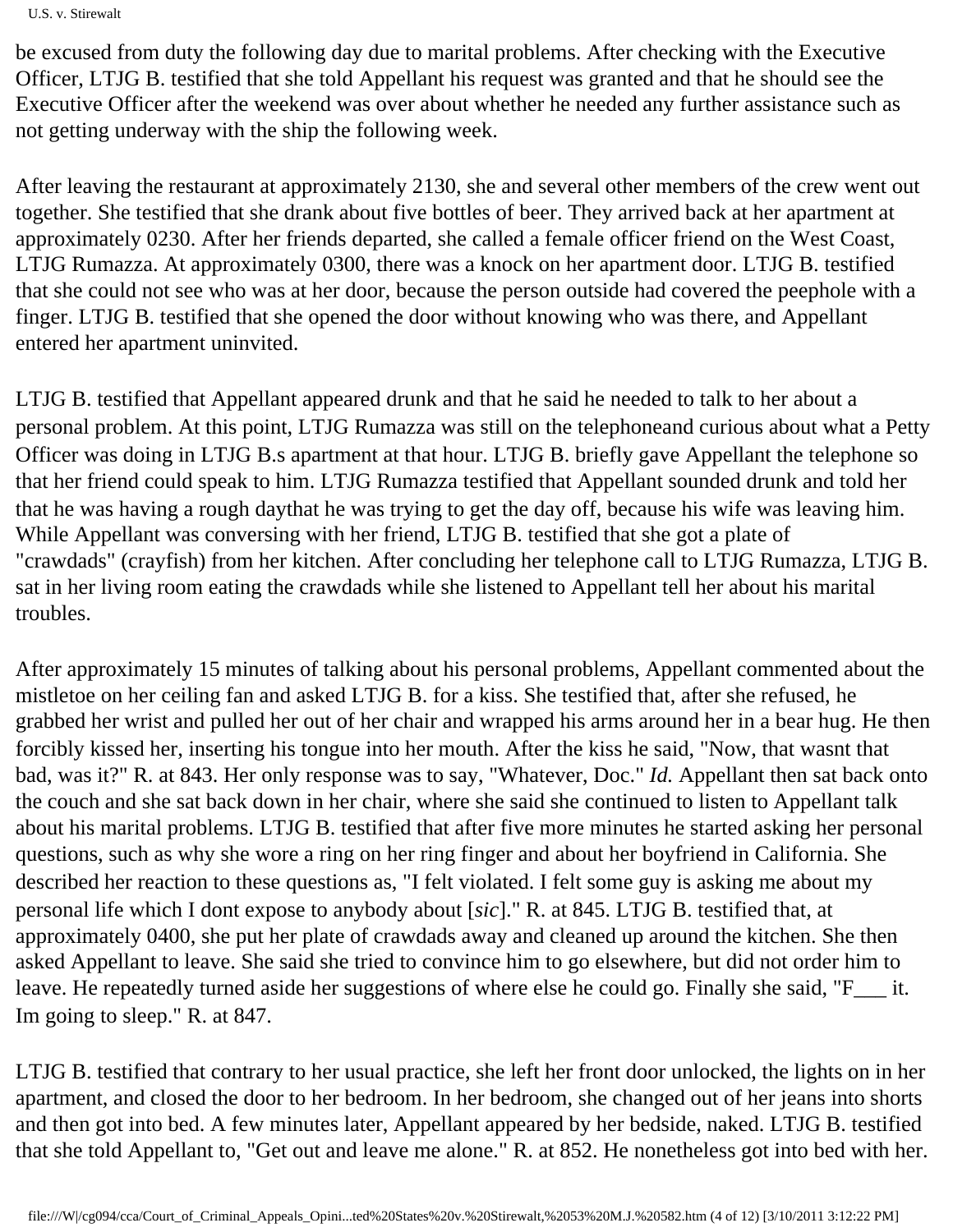U.S. v. Stirewalt

In her testimony, she described how she attempted to physically resist Appellant s sexual advances, while also telling him that she would not give in to him. However, according to LTJG B., Appellant overcame her resistance and penetrated her vagina, both digitally and with his tongue, as well as engaged in sexual intercourse.

When Appellant was asleep, LTJG B. said she slipped out of the bed at approximately 0530 and went to her patio where she rested in a hammock for two hours. Later, she left the apartment for several hours to go sit behind a nearby church where she said she cried for several hours. She testified that when she returned to her apartment at approximately 1230, Appellant was still there. However, she remained and read the morning newspaper while lying on the floor. After Appellant emerged from the bathroom, she got him an aspirin and water. They discussed the need for Appellant to talk to the Executive Officer on the ship about whether he would get underway with them that week. She testified that he grabbed her rear as she was lying on the floor and said, "Thanks, Ms. B." R. at 866. As he was leaving, she admonished him to not be seen by LTJG Borlase, another of the ship s officers who lived in the same apartment complex.

LTJG B. testified that, three days later, she confronted Appellant and threatened to turn him in if he ever touched another female crew-member. When she was cross-examined about this confrontation, the defense sought to elicit an admission from her that she had instead threatened Appellant by telling him, "I ll burn you just like I burned that guy at the Academy." R. at 911. The military judge ruled that the defense could not ask LTJG B. whether she had made this threat, an apparent reference to an incident involving an alleged sexual assault at the Academy when she was a cadet.

The day after the Christmas party, LTJG B. s Commanding Officer received an anonymous letter alleging that a female officer assigned to the unit, "Ms. B.," was engaging in inappropriate conduct with the enlisted crew. At the time there were only two female officers assigned to the ship, LTJG B. and an ENS Beaver. Both the Commanding Officer and the Executive Officer assumed that the letter was referring to LTJG B. On December 13, 1996, the Commanding Officer and the Executive Officer met with LTJG B., and questioned her regarding the allegations in the letter. LTJG B. admitted that she liked to go out and party and drink a lot, but she denied having inappropriate relationships with enlisted crewmembers or attending enlisted crew parties. The Commanding Officer was apparently satisfied by her assurances, but he cautioned her to use more discretion on her liberty time. Following this meeting, LTJG B. advised her friend, FS3 L., that they needed to change their relationship with one another so that they would not get into trouble.

At trial, LTJG B. insisted that she was truthful in answering her Commanding Officer s questions. She explained her answer was a denial of *then* being involved in an inappropriate relationship with an enlisted member of the crew. Although she did not explain her rationale to the members, LTJG B. apparently considered the parties in her apartment to not constitute *crew parties*, although only crewmembers attended. LTJG B. also did not explain at trial how her answer was truthful in light of her ongoing fraternization with FS3 L.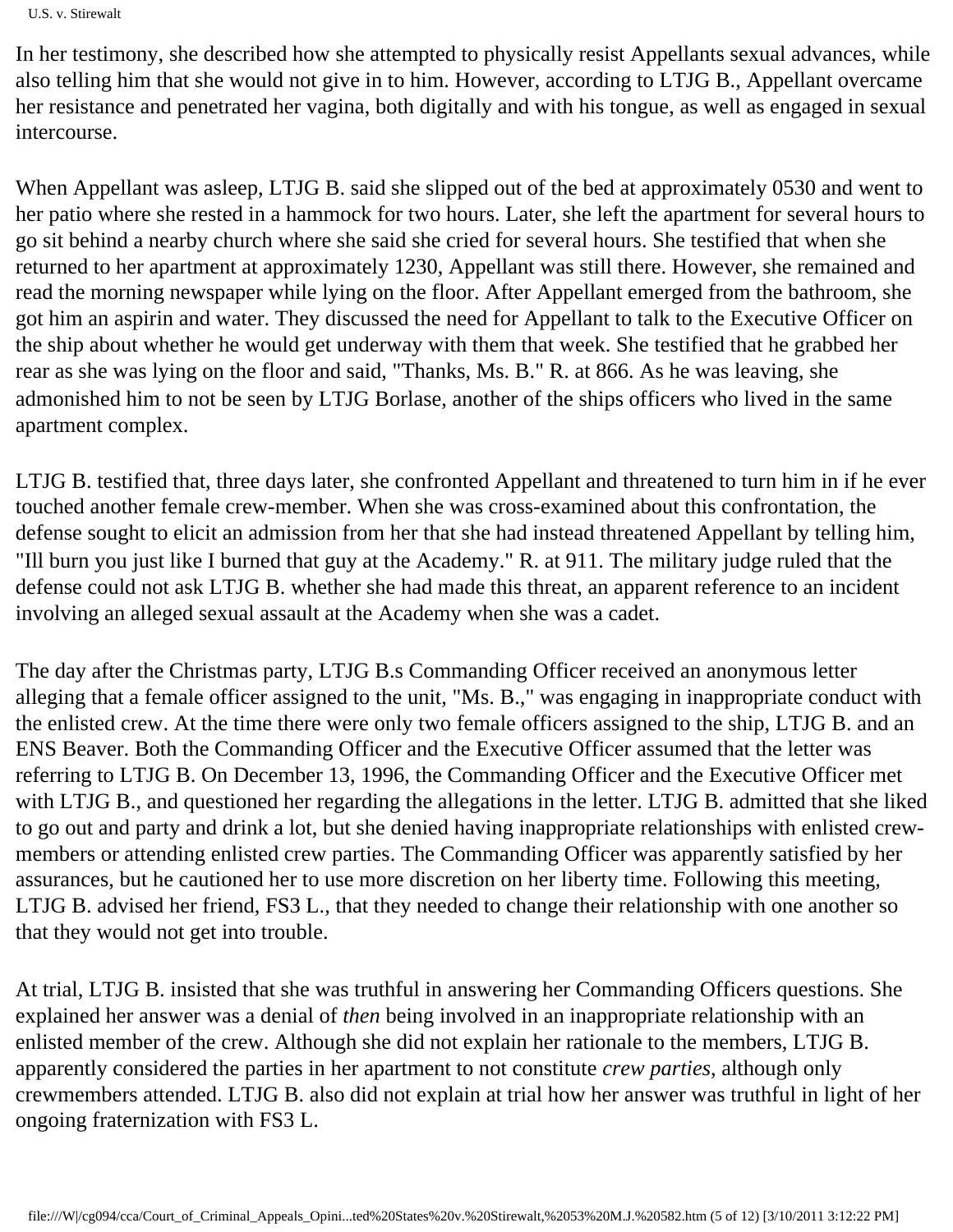U.S. v. Stirewalt

Following this counseling session over the anonymous letter, LTJG B. was fearful for her career. LTJG B. spoke with several female crew-members about Appellant, inquiring whether he had done anything to them and threatening to take action if he laid a hand on any of the women. However, she did not mention Appellant s sexual assault on her to anyone else until January 20, 1997, when she told FS3 L. The next day she reported the incident to her Commanding Officer.

On January 23, 1997, Appellant was placed in pretrial confinement. During the ensuing investigation, the charges involving other female members of the crew surfaced. Those charges involved consensual sexual intercourse with three others, and offensive touchings involving LTJG B. s friend, FS3 L., and one other. Most of the charged offenses apparently occurred when he accosted female crew-members while intoxicated.

Prior to trial, the Government successfully limited the Defense from introducing evidence that Appellant had passed a polygraph examination administered by the Naval Criminal Investigative Service (NCIS). The NCIS examiner, who had conducted more than 2,000 examinations over 13 years, opined that Appellant was non-deceptive in answering all of the relevant questions and that Appellant believed LTJG B. had consented to sexual intercourse with him. However, prior to trial LTJG B. also passed a polygraph examination administered by a local law enforcement agency. The military judge ruled that the defense would not be allowed to present evidence concerning Appellant s polygraph examination.

II.

# MILITARY RULE OF EVIDENCE 412

M.R.E. 412 bars evidence of other sexual behavior by an alleged victim of sexual misconduct, subject to several exceptions. The rule is derived from the Federal Rules of Evidence. Manual for Courts-Martial, United States (1995), App. 22 at A22-35. The rationale for the rule was to preclude the sort of degrading attacks on victims of sexual assault that had become commonplace over the years and which had the effect of discouraging reports of sexual assault. Before enactment of the so-called "rape shield" law amending the Federal Rules of Evidence, prior evidentiary rules allowed for wide-ranging inquiry into the private conduct of rape victims that had little, if any, connection to the events giving rise to the prosecution. *See U.S. v. Sanchez*, 44 M.J. 174, 178 (1996) (citing 124 Cong. Rec. 34912 (1978)). By barring the introduction of evidence that merely served to dredge up embarrassing information about a victim s sex life, Congress sought to protect rape victims from unwarranted invasions into their private lives. At the same time, in fashioning the rule, Congress sought to also preserve the ability of defendants to present a defense, as well as to protect society s interest in assuring fair trials. 124 Cong. Rec. at 34913*.* To accomplish this aim, Congress included several exceptions, including a provision allowing the introduction of evidence that would otherwise be excluded under the rule, if its exclusion would violate the Constitutional rights of the accused. M.R.E. 412 (b)(1)(C).

The rule is grounded on the general premise that a victim s consent to sexual relations with others does not generally support a supposition that the victim consented to sexual relations with the person accused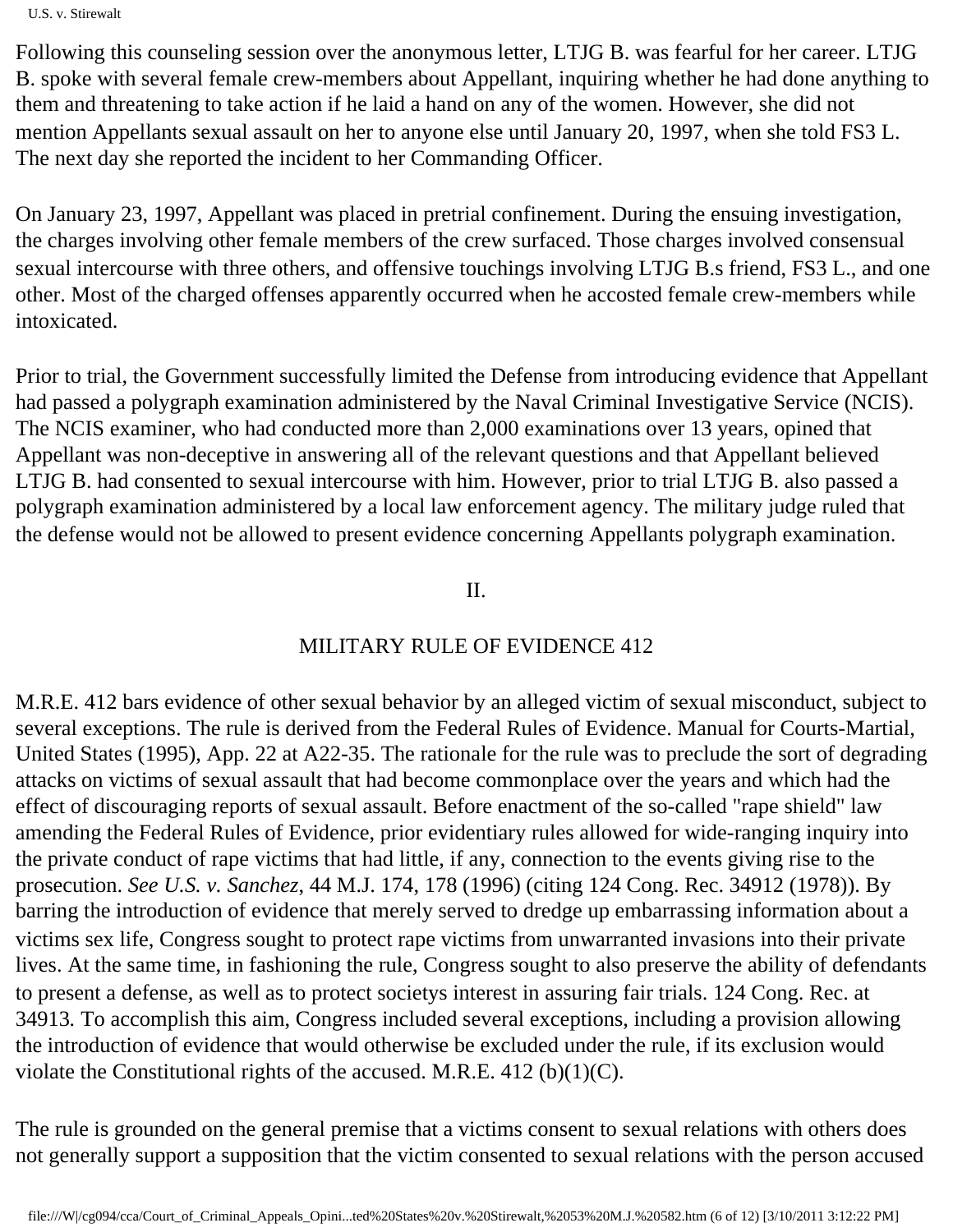U.S. v. Stirewalt

of a sexual assault. *U.S. v. Lauture*, 46 M.J. 794, 797 (Army Ct. Crim. App. 1997). However, this rule, by its own terms, only applies when there is an alleged victim of a nonconsensual sexual offense. M.R. E. 412. In this case, LTJG B. s former roommate testified concerning her consensual, sexual liaisons with Appellant that resulted in one of the specified charges of adultery. However, the military judge did not permit the defense to cross-examine LTJG T.B. concerning her voluntary, sexual relationship with another enlisted crew member nor the consequences that ensued from the Command s discovery of her misconduct. The defense was likewise not allowed to delve into LTJG B. s awareness of these acts by LTJG T.B. and their consequences to LTJG T.B. s career.

The military judge ruled that this information was protected under M.R.E. 412 and was of little relevance. In her ruling, the military judge determined that LTJG B. s former roommate was a victim within the meaning of the M.R.E. 412, apparently misconstruing the applicability of the rule to any sexual misconduct. The phrasing of M.R.E. 412 (a) does make reference to "alleged sexual misconduct", which seems to suggest that the rule might apply to any sexual misconduct, including adultery. However, as the title of the rule, itself, and subparagraph (e) make plain, the rule properly applies only to nonconsensual sexual misconduct.

The military judge s error in excluding this evidence prevented the fact-finders from hearing the testimony of LTJG B. s friend and former roommate that, under the defense s theory of the case, established why LTJG B. was fearful of the consequences to her career if the Command were to learn of a sexual dalliance with Appellant. According to the defense, LTJG B. s fear of discovery in the wake of the anonymous letter to her Commanding Officer was the motivation for her to lie about her encounter with Appellant during the early morning hours of December 8, 1996. The military judge s ruling also prevented the defense from cross-examining LTJG B. concerning her knowledge of LTJG T.B. s misconduct and its effect on LTJG T.B. s career. At the time of her counseling session with her Commanding Officer, LTJG B. was being considered for prestigious assignments to flight school or as the executive officer on another ship.

While not asserting that the military judge was correct in her determination that LTJG T.B. was a victim when she voluntarily engaged in a sexual relationship with a subordinate, the Government contends that the military judge acted within her discretion in limiting the cross-examination of LTJG T.B. The Government argues there was no need to bring in this evidence of the adverse consequences to an officer for fraternizing with an enlisted subordinate, because those consequences are well known. Furthermore, the Government argues that any error was harmless due to the irrelevance of the proffered testimony, and because the defense was able to cross-examine LTJG B. about her motives to fabricate her accusations. However, this is precisely the point the defense was not allowed to fully cross-examine the sole witness against Appellant on these most serious charges. The defense was not permitted to bring out key facts that supported its contention that LTJG B. was motivated by fear and self-interest in her claims that Appellant had raped and forcibly sodomized her.

When LTJG T.B. was discovered to be involved with an enlisted crew-member in January 1996, she was quickly transferred ashore and soon thereafter resigned from the Service. Based on her friend s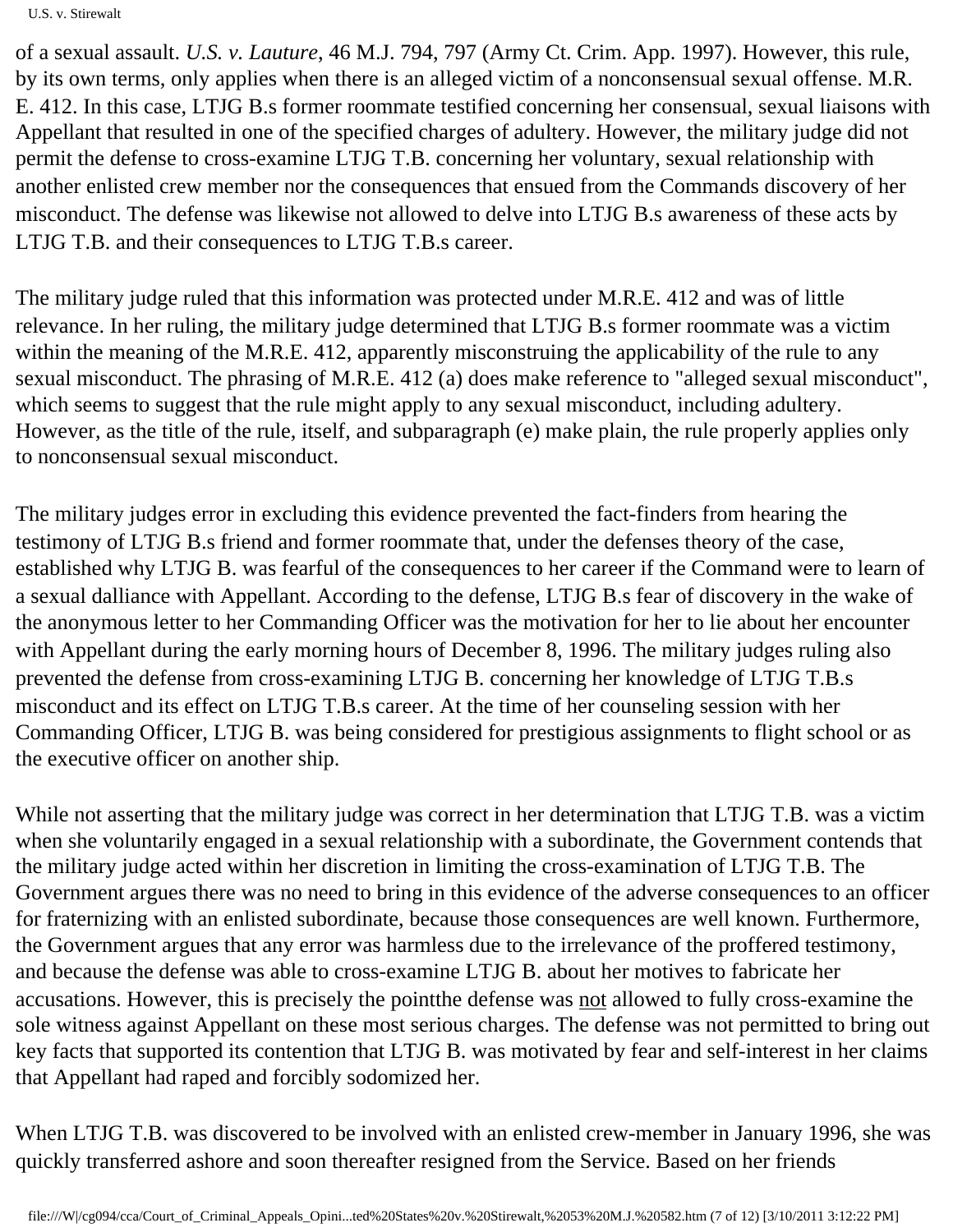U.S. v. Stirewalt

experience, LTJG B. would have been acutely aware of what would happen if she was discovered in a similar situation. The anonymous letter addressed to her Commanding Officer that accused her of drinking too much, partying with the crew, and (impliedly) bestowing sexual favors on yet another crew member identified as Doug, greatly increased the risk that her own transgressions might be discovered. Although she didn t know all of the details contained in the letter, LTJG B. had good reason to fear that her bright prospects for reassignment were suddenly in jeopardy. Given the timing of her counseling session with her Commanding Officer so soon after Appellant had spent the night in her apartment, she might quite naturally have concluded that the letter made allegations concerning Appellant. Fearful that an investigation of her might surface her prior crew parties and her relationship with the now-departed BM3 A., and concerned about what information might be revealed about the circumstances of Appellants visit to her apartment, LTJG B. could have had powerful motivations to attempt to cast the events involving Appellant in a manner that shielded her from blame. These are facts that bear directly on LTJG B. s possible motivation to make false claims concerning Appellant. Yet, none of these facts were heard by the Court members.

Although the information concerning LTJG T.B. s discharge from the Service is just one piece of the overall picture, we believe that its exclusion seriously handicapped Appellant s defense. While every officer may be aware that fraternization is likely to be harmful to one s career, LTJG B. s credibility was absolutely crucial to the ultimate determination of guilt on the most serious charges in this case. This evidence concerning LTJG B. s motive to fabricate her accusations against Appellant was critical to Appellant s case.

At trial, the Government presented expert testimony that portrayed LTJG B. s actions as being consistent with the behavior of a person suffering from post traumatic stress syndrome, such as might be expected in a victim of rape. This supported the Government s perspective that LTJG B. was a young woman who was distraught and confused over how to react to an egregious assault in her own home. However, by excluding the evidence regarding her awareness of the consequences to her shipmate and friend following a consensual relationship with an enlisted crew-member, the Appellant was prevented from presenting a contrasting perspective concerning LTJG B. s actions. We have concluded that the military judge s erroneous ruling excluding this testimony infringed on Appellant s Constitutional right to present a defense. *See U.S. v. Sanche*z 44 M.J. at 179 (citing *U.S. v. Dorsey*, 16 M.J. 1, 4 (CMA 1983), and *Olden v. Kentucky*, 488 U.S. 227 (1988)).

We are also concerned by the military judge s rationale for precluding the cross-examination of LTJG B. concerning her own nonjudicial punishment for a prior sexual relationship with another enlisted crewmember. The military judge excluded this line of questioning under M.R.E. 412 and in her ruling observed that a nonjudicial punishment proceeding does not prove anything, impliedly suggesting that the determination that LTJG B. had engaged in the prior sexual misconduct was not reliably established. However, LTJG B. s nonjudicial punishment was grounded on her own written admission so there should have been no serious contention that the factual basis of the proceeding was not reliable. In addition, the military judge did not seem to give credence to the potential applicability of M.R.E.  $412(b)(1)(C)$  to this issue. In ruling on the objection to this line of questioning, the vital interests of an accused being fairly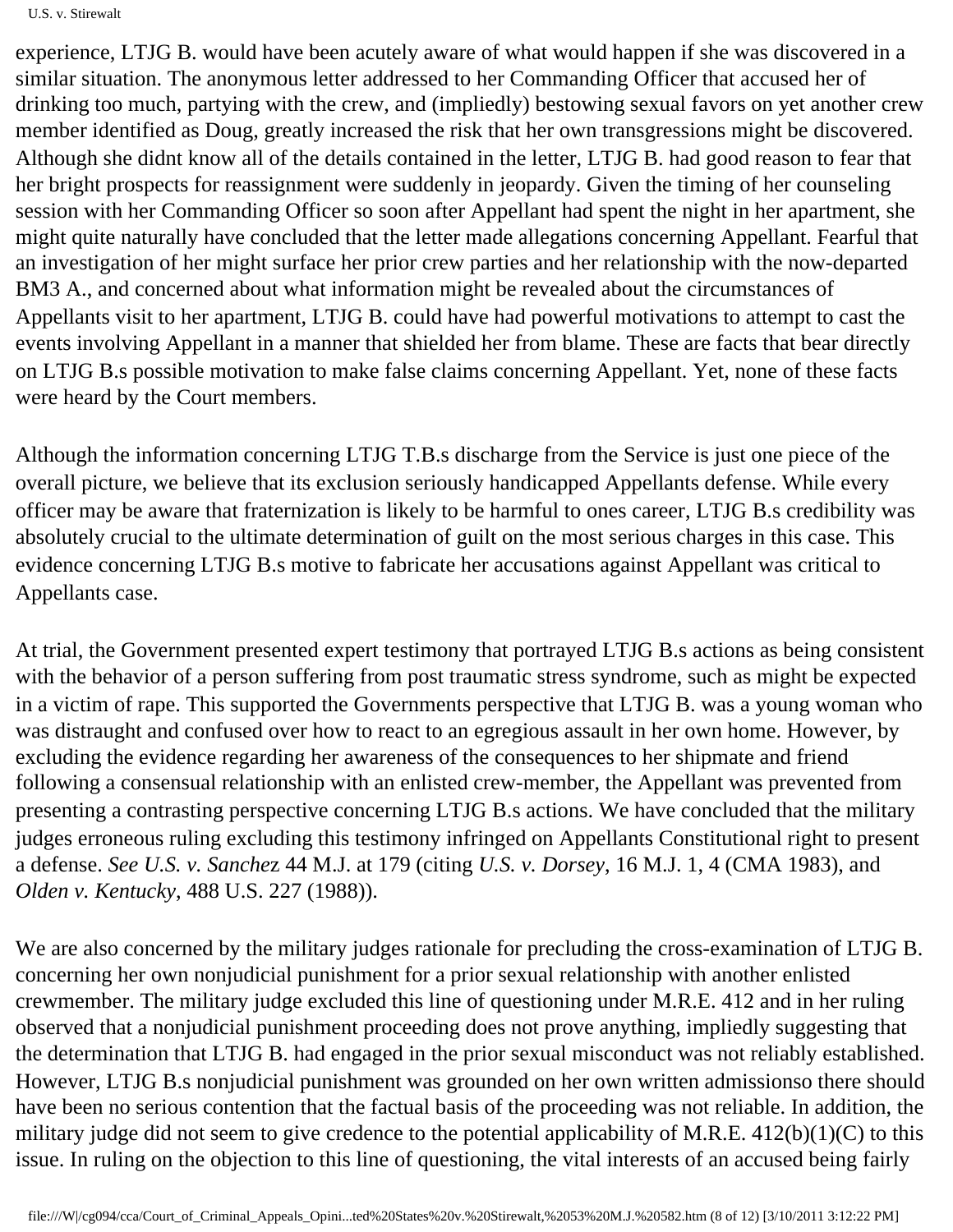```
U.S. v. Stirewalt
```
allowed to present a defense must be taken seriously. It is improper to prohibit the defense from attempting to cross-examine the prosecution s key witness concerning that witness motivations to mislead. *See Sanchez, supra*.

Both LTJG B. and LTJG T.B. had demonstrated by their actions that they were willing to abandon their positions of leadership and to consort with enlisted subordinates on a basis of equality, including engaging in sexual liaisons. Those actions were both inimical to their status as officers and subjected them to criminal prosecution. Preventing the court members from hearing this evidence runs the risk of unfairly distorting the court members understanding of the possible motivation of the Government s main witness against Appellant. While allowing this evidence would have perhaps been highly embarrassing to LTJG B., both personally and professionally, the consequences of an errant decision on these charges is infinitely more severe for Appellant. Our actions in this case should not be construed as necessarily subscribing to Appellant s theory of events. If that were so, we would set aside the findings of guilty pertaining to LTJG B. and order them dismissed. However, excluding from the court members critical information that supports Appellant s defense, raises fundamental concerns of fairness that mandate a rehearing.

When the prior sexual conduct of the victim establishes a motive to fabricate, that evidence may be Constitutionally-required to be admitted. *See U.S. v. Avery*, 52 M.J. \_\_\_ (CAAF April 14, 2000); *Sanchez at 179.* Balancing the conflicting interests embodied by M.R.E. 412 presents a most difficult challenge. In this case, we think M.R.E.  $412(b)(1)(C)$  may require allowing the cross-examination of LTJG B. on her prior admission to a sexual relationship with BM3 A. from her ship. Given our action below, we do not decide the issue. However, the considerations enumerated herein should be carefully weighed should an evidentiary ruling on this issue be required at any future rehearing.

# III.

# INADEQUACY OF REPRESENTATION

With regard to the adequacy of the trial defense team s representation of Appellant, the Government argues that the actions of Appellant s military and civilian defense counsel meet the standard of *Strickland v. Washington*, 466 U.S. 668, 689 (1984). We agree.

This was clearly a hard fought case, presenting challenges for both sides. We re convinced that all counsel invested a great deal of effort into the trial. For the most part, the record reflects well on their efforts. The lapses of defense counsel, that in retrospect are troubling, do not result in a failure of representation under the Sixth Amendment standard. Although the defense was handicapped by several adverse evidentiary rulings, defense counsel was not foreclosed from making a forceful case based upon the evidence that was introduced. We are concerned over the defense counsels failure to more vigorously explore the seeming incongruencies in LTJG B. s testimony. However, we are not inclined to second-guess the tactical decisions of Appellant s counsel.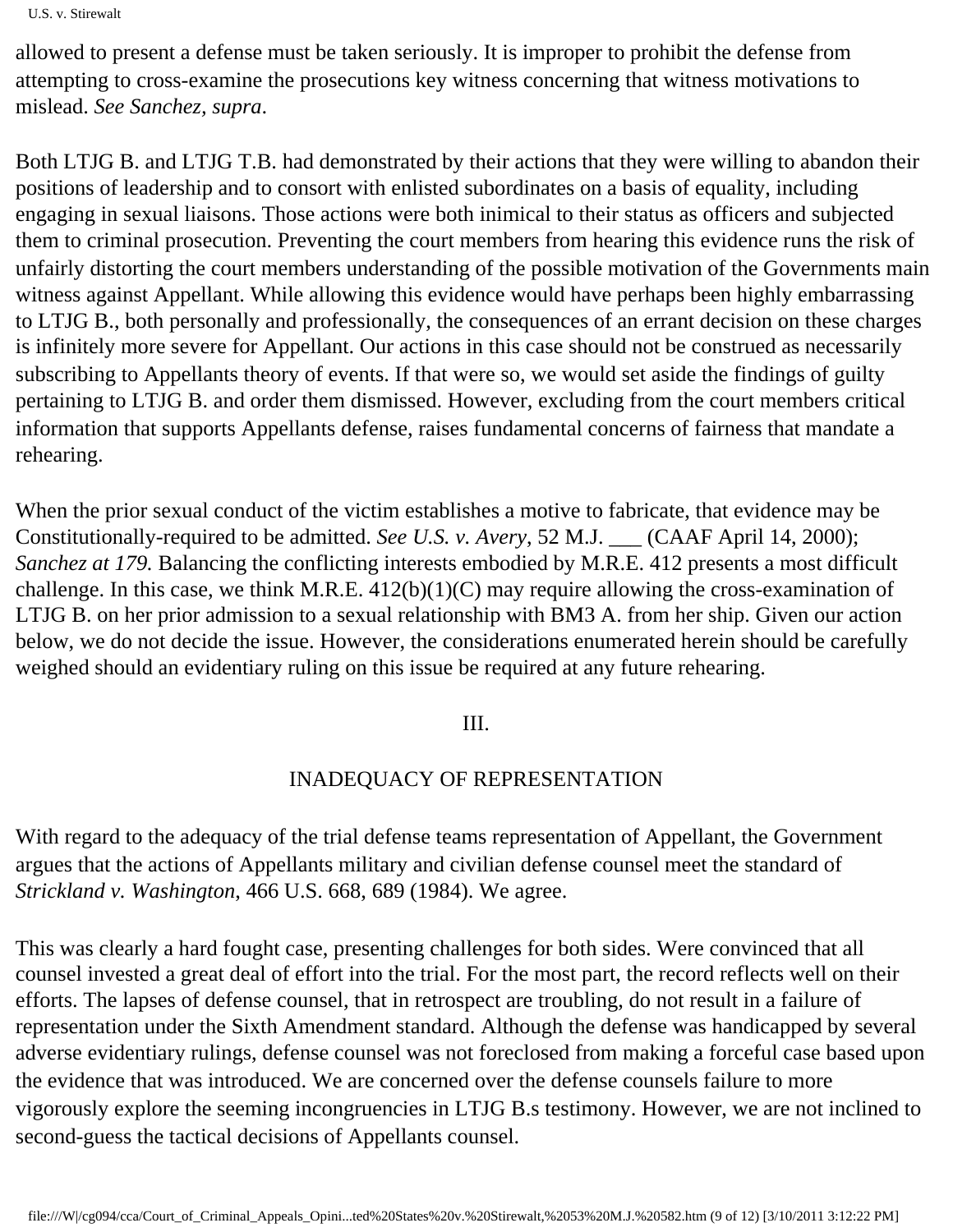In a supplemental brief, Appellant has further alleged that his counsel argued the appropriateness of a bad conduct discharge, contrary to his wishes. He also alleges that his counsel did not adequately prepare him to exercise his rights in presenting evidence in extenuation and mitigation, specifically by making an unsworn statement during the sentencing phase of the trial. We find that defense counsel s argument on sentence merely attempted to ameliorate the very high probability that the sentence would include a dishonorable discharge. This argument can fairly be construed to have urged the Court members to adjudge the lesser penalty if they were determined to impose a punitive discharge. Given the convictions in this case, defense counsel could not credibly argue that no punitive discharge would be appropriate. *U.S. v. Weikel*, 24 M.J. 666, 668 (A.F.Ct.Crim.App. 1987). We do not believe that counsel can fairly be held to have acted deficiently by realistically dealing with the prospects of a punitive discharge. However, resolving this allegation and Appellant s assertions concerning his preparation for making an unsworn statement involve communications with counsel that lie outside the record and would require additional fact-finding to fully resolve. In light of our action remanding this case for a new hearing, we see no need to conclusively decide this issue. Any deficiency in defense counsel s performance during the sentencing phase of this trial can be remedied at a rehearing.

In summary, although we are troubled by the instances of less-than-vigorous cross-examination mentioned above, we ve concluded that these mistakes, even when considered together, do not amount to such an egregious departure from professional standards as to have deprived Appellant of his right to counsel. Counsel are not held to a standard of perfection*. See Strickland, supra*. Based upon the record before us, we see no basis to conclude that Appellant s right to competent representation was not fully accorded here.

### IV.

## EVIDENCE NOT ADMITTED, BUT DELIVERED TO THE PANEL FOR ITS DELIBERATIONS

Appellant has also specified as error the inadvertent inclusion of two prosecution exhibits that were never admitted into evidence, Prosecution exhibit (for identification) 1 and Prosecution exhibit (for identification) 2. The first of these two exhibits was a resume for an expert witness engaged by the Government to contest the validity of the Appellant s polygraph by the Naval Criminal Investigative Service. The second was a sheet of paper with three sets of questions (the last question of the third set was crossed out) that focused on whether LTJG B. consented to Appellant s actions on December 8, 1996. The hypothetical questions were drafted apparently as a contrasting approach to Appellant s polygraph examination. Together with the expert s resume, these documents may have caused someone reading them to correctly infer that Appellant had been subjected to a polygraph test. However, we do not speculate as to what further impact such an inference might have on the court members deliberations.

The Government notes that the inclusion of these two documents never introduced into evidence with the exhibits sent to the panel was inadvertent. Moreover, they were only seen but not read by two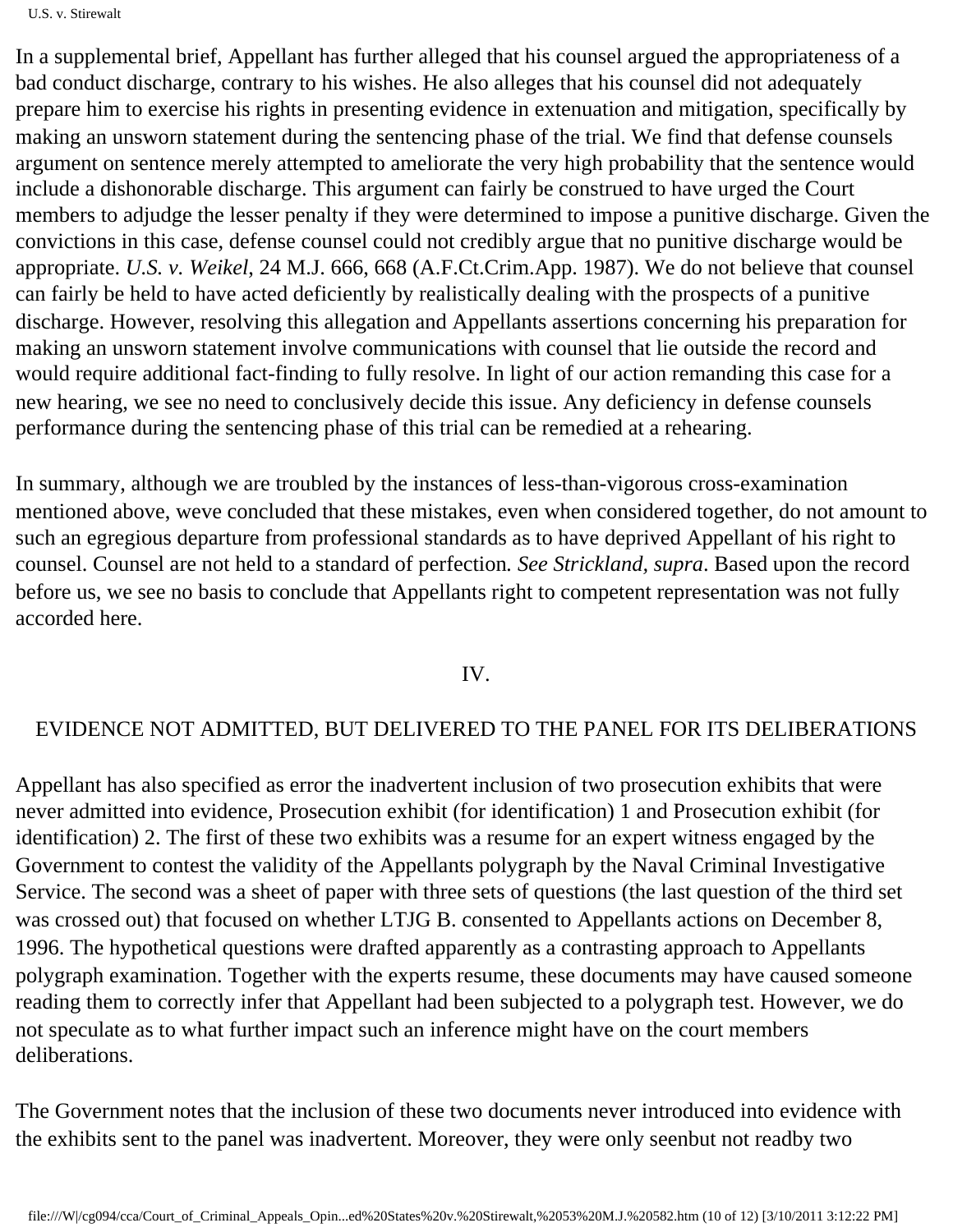U.S. v. Stirewalt

members of the panel. Applying a presumption that the panel followed the military judge s instructions, the Government argues there was no prejudice to Appellant. Alternatively, the Government contends that any prejudice was waived by the defense at trial. We agree with the latter contention.

The erroneous inclusion of these documents in the exhibits folder given to the panel was realized on the day following the panel s receipt of the folder. After the court closed for deliberation, the president of the panel alerted the bailiff that they had exhibits that they didn t believe they should have been given. The military judge immediately queried the panel regarding who had seen the documents. Both the president and at least one other member had noticed the improper exhibits, but stated that they had not read them. The military judge ordered the documents removed from the panel s exhibit folder and, after questioning the members regarding who saw the two exhibits, sent them back to their deliberations.

When asked to comment on this error, the defense counsel stated that, "I don t believe that there s a big problem here, your Honor." R. at 1303. The defense offered no further curative suggestions, nor did they seek a declaration of a mistrial. Although we are troubled by the potential for mischief due to this error, defense counsel s affirmative waiver resolves this issue. Additionally, we re convinced that this error could only have affected the charges involving LTJG B. Given our action on the specified charges involving LTJG B., even if relief were warranted on this assignment of error, no further remedial action would be necessary.

#### V.

### OTHER CHARGES

Aside from the charges involving LTJG B., the Appellant was also convicted of a number of crimes involving four other persons. These maltreatment, assault, indecent assault, and adultery charges were of lesser gravity than the rape and forcible sodomy, but nonetheless significant violations in their own right. We have considered the danger that the panel may have been influenced by the cumulative impact of the litany of charges and the number of women brought as witnesses against Appellant. We are convinced that there was no improper "spillover" and that, even if all of the evidence the defense sought to introduce regarding LTJG B. s alleged motivation to lie had been before the fact-finders, they would have reached the same conclusions on the charges not involving LTJG B. Moreover, we are convinced that all of the approved charges involving persons other than LTJG B. are both legally and factually sufficient and that they should be affirmed.

#### VI.

## **CONCLUSION**

In summary, this Court is agreed that Appellant s substantial rights were materially prejudiced by the military judge s failure to allow testimony that would have given the court members a more complete